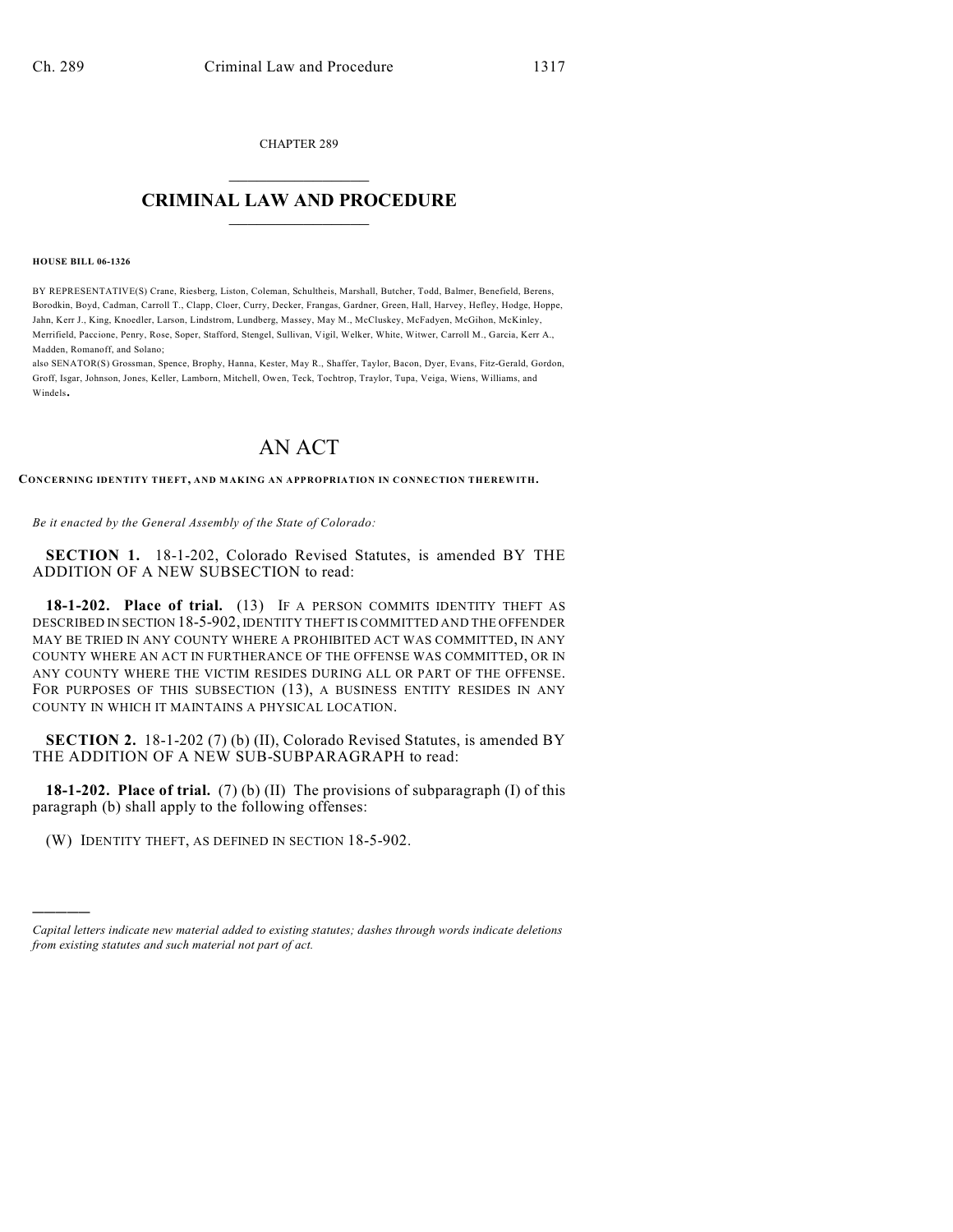**SECTION 3. Repeal.** 18-5-117, Colorado Revised Statutes, is repealed as follows:

**18-5-117. Unlawful possession of personal identifying information.** (1) A person shall not possess the personal identifying information of another person with the intent to use the information, or to aid or permit another to use the information, to unlawfully gain a benefit for himself or herself or another person, or to injure or defraud another person.

(2) Unlawful possession of personal identifying information is a class 1 misdemeanor.

(3) As used in this section, "personal identifying information" shall have the same meaning as provided in section 6-1-713 (2), C.R.S., but shall not include a financial transaction device as defined in section 18-5-701 (3).

**SECTION 4. Repeal.** 18-5-119, Colorado Revised Statutes, is repealed as follows:

**18-5-119. Theft of personal identifying information.** (1) (a) A person who, with the intent to defraud another person of personal identifying information, unlawfully enters a trash receptacle and takes documents from that trash receptacle commits theft of personal identifying information.

(b) For purposes of this section, "personal identifying information" shall have the same meaning as provided in section 6-1-713 (2), C.R.S.; except that "personal identifying information" shall not include a financial transaction device, as defined in section  $18-5-701(3)$ .

(2) Theft of personal identifying information is a class 1 misdemeanor.

**SECTION 5. Repeal.** 18-5-120, Colorado Revised Statutes, is repealed as follows:

**18-5-120.** Gathering personal information by deception.  $\left(\frac{1}{a}\right)$  A person commits gathering personal information by deception if, without permission or lawful authority, he or she knowingly makes or conveys a materially false statement over a computer or computer network, over the telephone, or by any other electronic medium with the intent to obtain, record, or access the personal identifying information of another.

(b) For purposes of this section, "personal identifying information" shall have the same meaning as provided in section 6-1-713 (2), C.R.S.; except that "personal identifying information" shall not include a financial transaction device, as defined in section  $18-5-701$   $(3)$ .

(2) Gathering personal information by deception is a class 1 misdemeanor.

**SECTION 6. Repeal.** 18-5-703, Colorado Revised Statutes, is repealed as follows: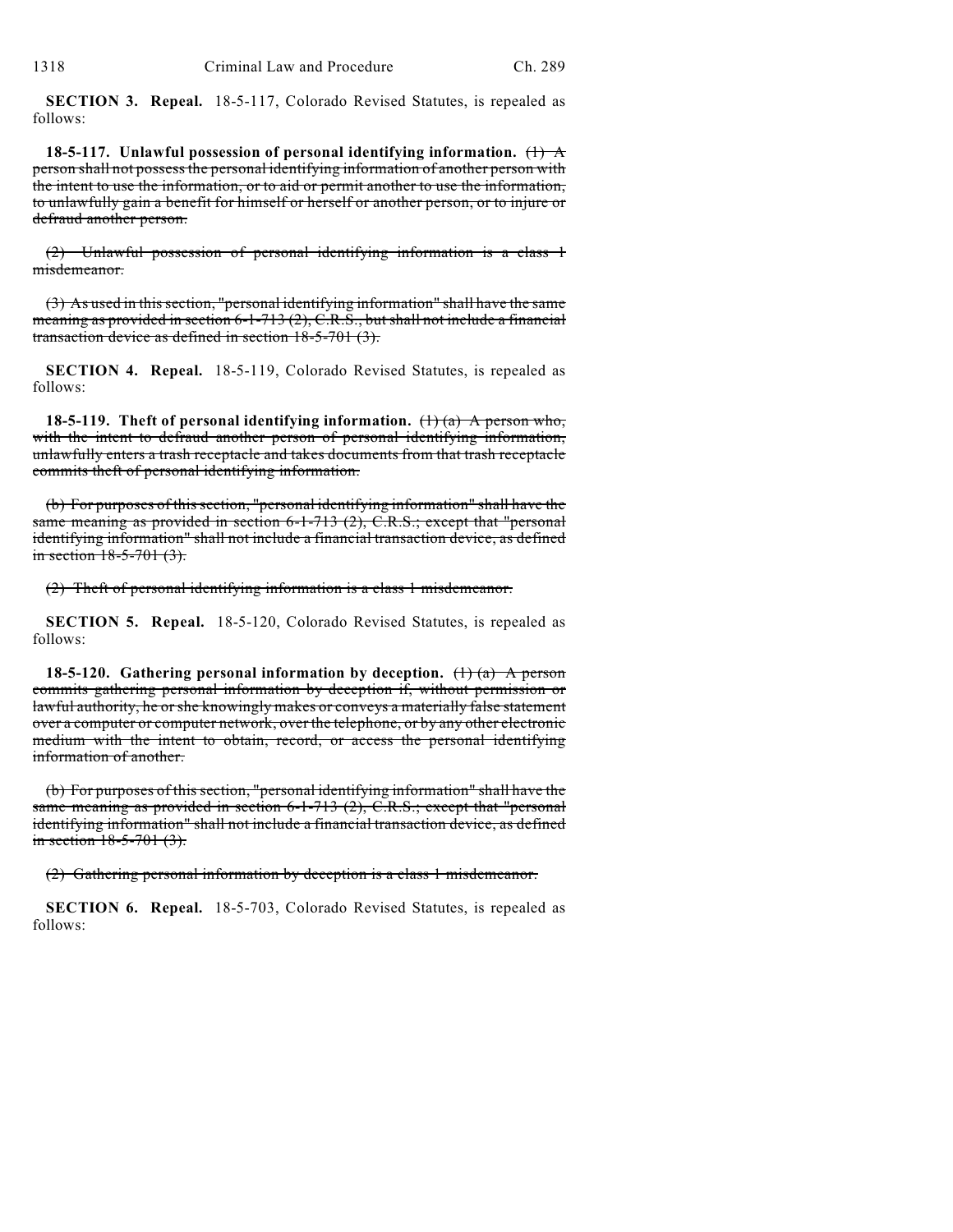**18-5-703. Criminal possession of a financial transaction device.** (1) A person commits criminal possession of a financial transaction device if he has in his possession or under his control any financial transaction device, with the intent to defraud, or any financial transaction device which he knows or reasonably should know to be lost, stolen, or delivered under a mistake as to the identity or address of the account holder.

(2) Criminal possession of one financial transaction device is a class 1 misdemeanor.

(3) Criminal possession of two or more financial transaction devices is a class 6 felony.

(4) Criminal possession of four or more financial transaction devices issued to different account holders is a class 5 felony.

**SECTION 7. Repeal.** 18-5-704, Colorado Revised Statutes, is repealed as follows:

**18-5-704. Sale or possession for sale of a financial transaction device.** (1) A person commits a class 5 felony if, with intent to defraud, he sells, or has in his possession or under his control with the intent to deliver, circulate, or sell, any financial transaction device which he knows or reasonably should know to be lost, delivered under a mistake as to the identity or address of the account holder, stolen, forged, altered, or counterfeited.

(2) A person commits a class 3 felony if, with intent to defraud, he sells, or has in his possession or under his control with the intent to deliver, circulate, or sell, two or more financial transaction devices which he knows or reasonably should know to be lost, delivered under a mistake as to the identity or address of the account holder, stolen, forged, altered, or counterfeited.

**SECTION 8.** Article 5 of title 18, Colorado Revised Statutes, is amended BY THE ADDITION OF A NEW PART to read:

## PART 9 IDENTITY THEFT AND RELATED OFFENSES

**18-5-901. Definitions.** AS USED IN THIS PART 9, UNLESS THE CONTEXT OTHERWISE REQUIRES:

(1) "ACCOUNT HOLDER" MEANS ANY PERSON OR BUSINESS ENTITY NAMED ON OR ASSOCIATED WITH THE ACCOUNT OR NAMED ON THE FACE OF A FINANCIAL DEVICE TO WHOM OR FOR WHOSE BENEFIT THE FINANCIAL DEVICE IS ISSUED BY AN ISSUER.

(2) "EXTENSION OF CREDIT" MEANS ANY LOAN OR AGREEMENT, EXPRESS OR IMPLIED, WHEREBY THE REPAYMENT OR SATISFACTION OF ANY DEBT OR CLAIM, WHETHER ACKNOWLEDGED OR DISPUTED, VALID OR INVALID, AND HOWEVER ARISING, MAY OR WILL BE DEFERRED.

(3) TO "FALSELY ALTER" A WRITTEN INSTRUMENT OR FINANCIAL DEVICE MEANS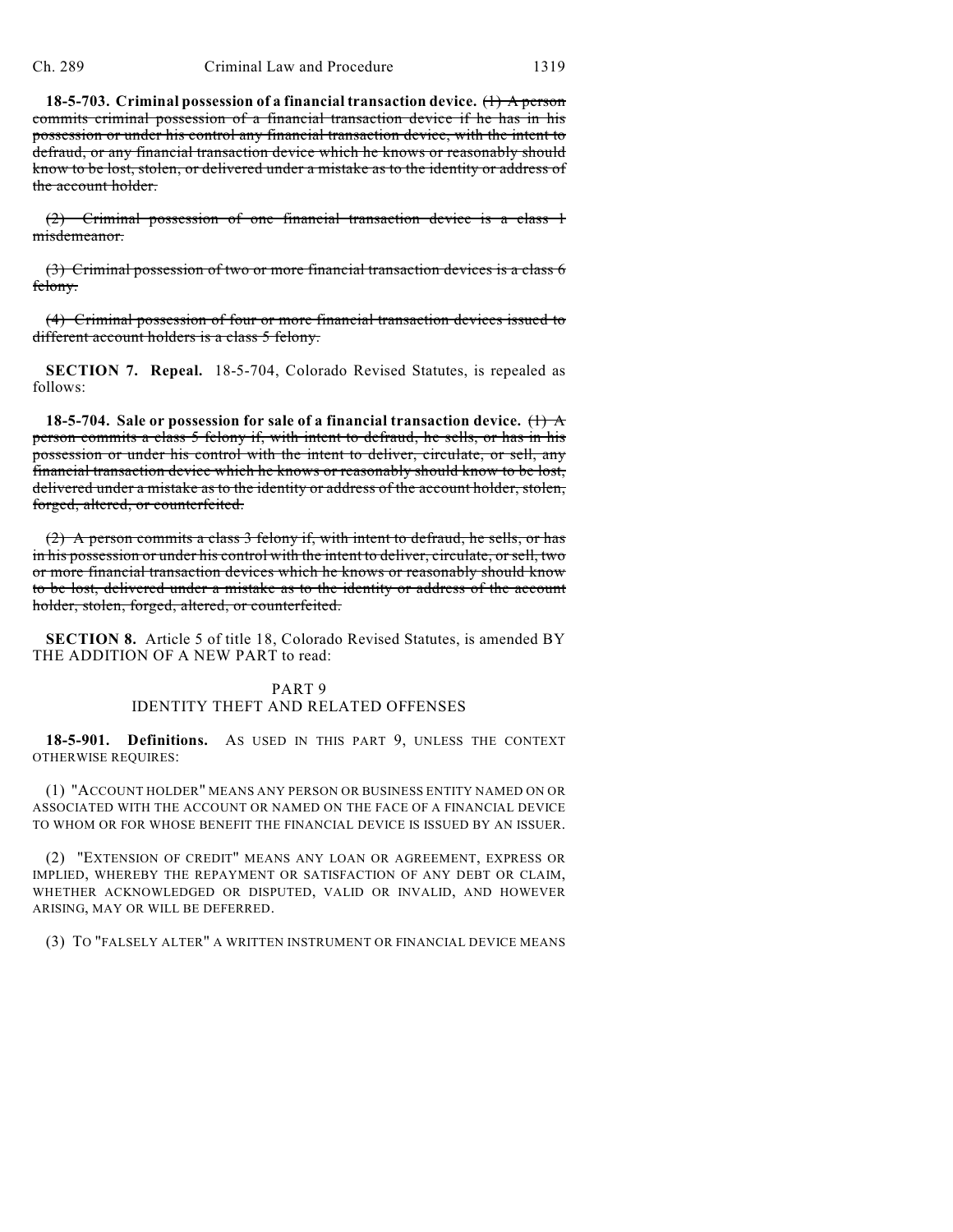TO CHANGE A WRITTEN INSTRUMENT OR FINANCIAL DEVICE WITHOUT THE AUTHORITY OF ANYONE ENTITLED TO GRANT SUCH AUTHORITY, WHETHER IT BE IN COMPLETE OR INCOMPLETE FORM, BY MEANS OF ERASURE, OBLITERATION, DELETION, INSERTION OF NEW MATTER, TRANSPOSITION OF MATTER, OR ANY OTHER MEANS, SO THAT THE WRITTEN INSTRUMENT OR FINANCIAL DEVICE IN ITS THUS ALTERED FORM FALSELY APPEARS OR PURPORTS TO BE IN ALL RESPECTS AN AUTHENTIC CREATION OF OR FULLY AUTHORIZED BY ITS OSTENSIBLE MAKER.

(4) TO "FALSELY COMPLETE" A WRITTEN INSTRUMENT OR FINANCIAL DEVICE MEANS:

(a) TO TRANSFORM AN INCOMPLETE WRITTEN INSTRUMENT OR FINANCIAL DEVICE INTO A COMPLETE ONE BY ADDING, INSERTING, OR CHANGING MATTER WITHOUT THE AUTHORITY OF ANYONE ENTITLED TO GRANT THAT AUTHORITY, SO THAT THE COMPLETE WRITTEN INSTRUMENT OR FINANCIAL DEVICE FALSELY APPEARS OR PURPORTS TO BE IN ALL RESPECTS AN AUTHENTIC CREATION OF OR FULLY AUTHORIZED BY ITS OSTENSIBLE MAKER; OR

(b) TO TRANSFORM AN INCOMPLETE WRITTEN INSTRUMENT OR FINANCIAL DEVICE INTO A COMPLETE ONE BY ADDING OR INSERTING MATERIALLY FALSE INFORMATION OR ADDING OR INSERTING A MATERIALLY FALSE STATEMENT. A MATERIALLY FALSE STATEMENT IS A FALSE ASSERTION THAT AFFECTS THE ACTION, CONDUCT, OR DECISION OF THE PERSON WHO RECEIVES OR IS INTENDED TO RECEIVE THE ASSERTED INFORMATION IN A MANNER THAT DIRECTLY OR INDIRECTLY BENEFITS THE PERSON MAKING THE ASSERTION.

(5) TO "FALSELY MAKE" A WRITTEN INSTRUMENT OR FINANCIAL DEVICE MEANS TO MAKE OR DRAW A WRITTEN INSTRUMENT OR FINANCIAL DEVICE, WHETHER IT BE IN COMPLETE OR INCOMPLETE FORM, THAT PURPORTS TO BE AN AUTHENTIC CREATION OF ITS OSTENSIBLE MAKER, BUT THAT IS NOT, EITHER BECAUSE THE OSTENSIBLE MAKER IS FICTITIOUS OR BECAUSE, IF REAL, THE OSTENSIBLE MAKER DID NOT AUTHORIZE THE MAKING OR THE DRAWING OF THE WRITTEN INSTRUMENT OR FINANCIAL DEVICE.

(6) "FINANCIAL DEVICE" MEANS ANY INSTRUMENT OR DEVICE THAT CAN BE USED TO OBTAIN CASH, CREDIT, PROPERTY, SERVICES, OR ANY OTHER THING OF VALUE OR TO MAKE FINANCIAL PAYMENTS, INCLUDING BUT NOT LIMITED TO:

(a) A CREDIT CARD, BANKING CARD, DEBIT CARD, ELECTRONIC FUND TRANSFER CARD, OR GUARANTEED CHECK CARD;

(b) A CHECK;

- (c) A NEGOTIABLE ORDER OF WITHDRAWAL;
- (d) A SHARE DRAFT; OR
- (e) A MONEY ORDER.

(7) "FINANCIAL IDENTIFYING INFORMATION" MEANS ANY OF THE FOLLOWING THAT CAN BE USED, ALONE OR IN CONJUNCTION WITH ANY OTHER INFORMATION, TO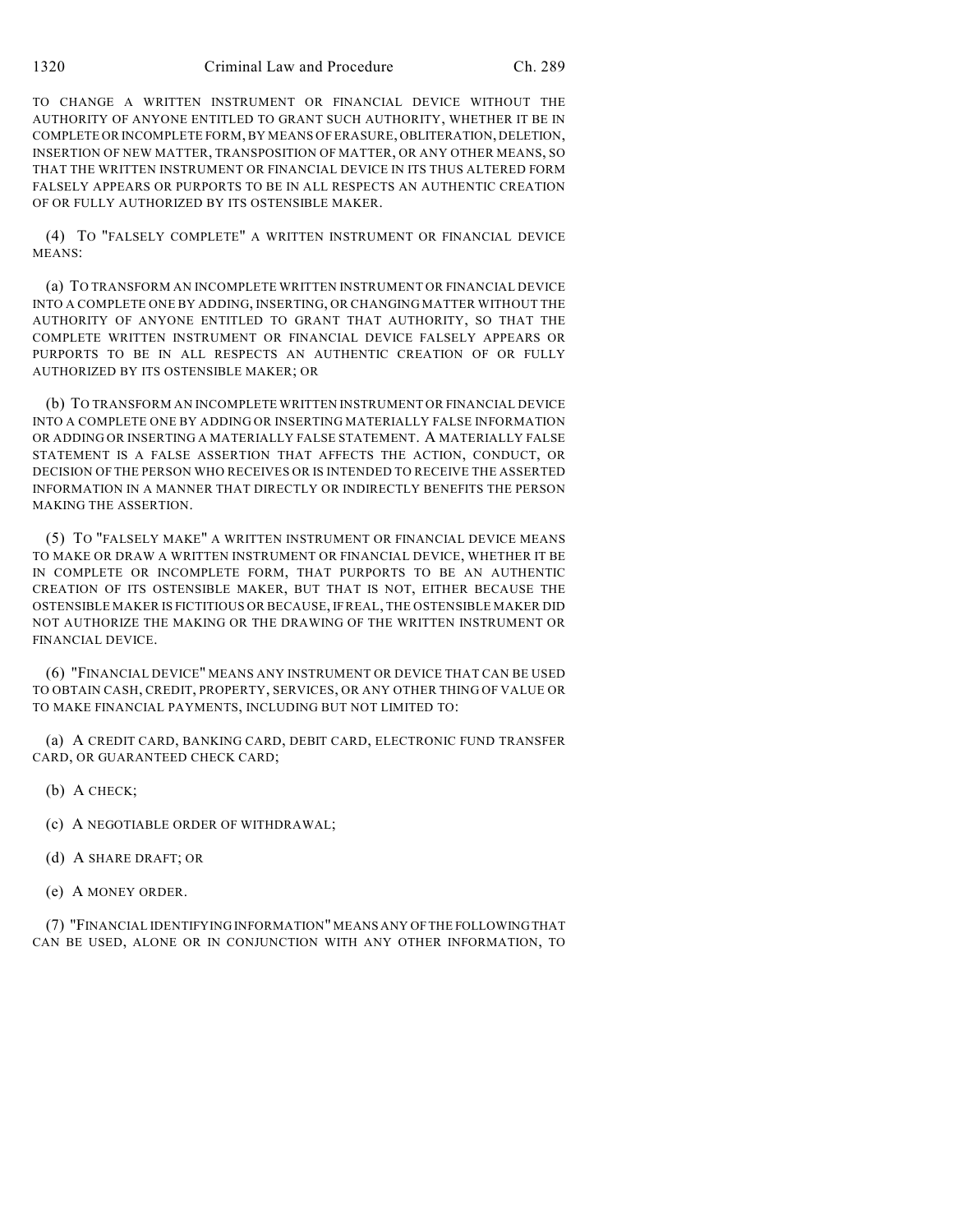OBTAIN CASH, CREDIT, PROPERTY, SERVICES, OR ANY OTHER THING OF VALUE OR TO MAKE A FINANCIAL PAYMENT:

(a) A PERSONAL IDENTIFICATION NUMBER, CREDIT CARD NUMBER, BANKING CARD NUMBER, CHECKING ACCOUNT NUMBER, DEBIT CARD NUMBER, ELECTRONIC FUND TRANSFER CARD NUMBER, GUARANTEED CHECK CARD NUMBER, OR ROUTING NUMBER; OR

(b) A NUMBER REPRESENTING A FINANCIAL ACCOUNT OR A NUMBER AFFECTING THE FINANCIAL INTEREST, STANDING, OR OBLIGATION OF OR TO THE ACCOUNT HOLDER.

(8) "GOVERNMENT" MEANS:

(a) THE UNITED STATES AND ITS DEPARTMENTS, AGENCIES, OR SUBDIVISIONS;

(b) A STATE, COUNTY, MUNICIPALITY, OR OTHER POLITICAL UNIT AND ITS DEPARTMENTS, AGENCIES, OR SUBDIVISIONS; AND

(c) A CORPORATION OR OTHER ENTITY ESTABLISHED BY LAW TO CARRY OUT GOVERNMENTAL FUNCTIONS.

(9) "ISSUER" MEANS A PERSON, A BANKING, FINANCIAL, OR BUSINESS INSTITUTION, OR A CORPORATION OR OTHER BUSINESS ENTITY THAT ASSIGNS FINANCIAL RIGHTS BY ACQUIRING, DISTRIBUTING, CONTROLLING, OR CANCELLING AN ACCOUNT OR A FINANCIAL DEVICE.

(10) "NUMBER" INCLUDES, WITHOUT LIMITATION, ANY GROUPING OR COMBINATION OF LETTERS, NUMBERS, OR SYMBOLS.

(11) "OF ANOTHER" MEANS THAT OF A NATURAL PERSON, LIVING OR DEAD, OR A BUSINESS ENTITY AS DEFINED IN SECTION 16-3-301.1 (11) (b), C.R.S.

(12) "PERSONAL IDENTIFICATION NUMBER" MEANS A NUMBER ASSIGNED TO AN ACCOUNT HOLDER BY AN ISSUER TO PERMIT AUTHORIZED USE OF AN ACCOUNT OR FINANCIAL DEVICE.

(13) "PERSONAL IDENTIFYING INFORMATION" MEANS INFORMATION THAT MAY BE USED, ALONE OR IN CONJUNCTION WITH ANY OTHER INFORMATION, TO IDENTIFY A SPECIFIC INDIVIDUAL, INCLUDING BUT NOT LIMITED TO A NAME; A DATE OF BIRTH; A SOCIAL SECURITY NUMBER; A PASSWORD; A PASS CODE; AN OFFICIAL, GOVERNMENT-ISSUED DRIVER'S LICENSE OR IDENTIFICATION CARD NUMBER; A GOVERNMENT PASSPORT NUMBER; BIOMETRIC DATA; OR AN EMPLOYER, STUDENT, OR MILITARY IDENTIFICATION NUMBER.

(14) "UTTER" MEANS TO TRANSFER, PASS, OR DELIVER, OR TO ATTEMPT OR CAUSE TO BE TRANSFERRED, PASSED, OR DELIVERED, TO ANOTHER PERSON A WRITTEN INSTRUMENT OR FINANCIAL DEVICE, ARTICLE, OR THING.

(15) "WRITTEN INSTRUMENT" MEANS A PAPER, DOCUMENT, OR OTHER INSTRUMENT CONTAINING WRITTEN OR PRINTED MATTER OR THE EQUIVALENT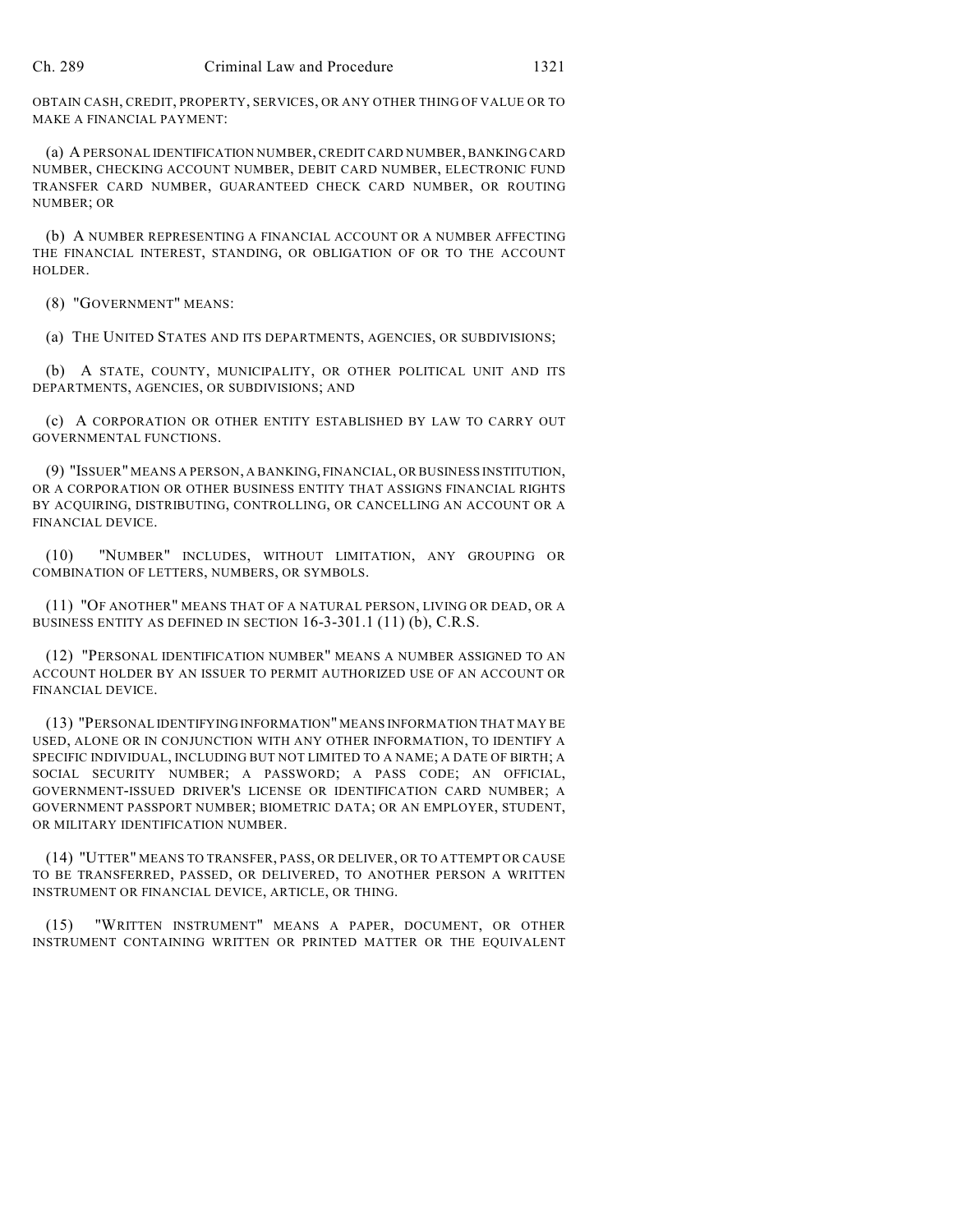THEREOF, USED FOR PURPOSES OF RECITING, EMBODYING, CONVEYING, OR RECORDING INFORMATION, AND ANY MONEY, TOKEN, STAMP, SEAL, BADGE, OR TRADEMARK OR ANY EVIDENCE OR SYMBOL OF VALUE, RIGHT, PRIVILEGE, OR IDENTIFICATION, THAT IS CAPABLE OF BEING USED TO THE ADVANTAGE OR DISADVANTAGE OF ANOTHER.

**18-5-902. Identity theft.** (1) A PERSON COMMITS IDENTITY THEFT IF HE OR SHE:

(a) KNOWINGLY USES THE PERSONAL IDENTIFYING INFORMATION, FINANCIAL IDENTIFYING INFORMATION, OR FINANCIAL DEVICE OF ANOTHER WITHOUT PERMISSION OR LAWFUL AUTHORITY TO OBTAIN CASH, CREDIT, PROPERTY, SERVICES, OR ANY OTHER THING OF VALUE OR TO MAKE A FINANCIAL PAYMENT;

(b) KNOWINGLY POSSESSES THE PERSONAL IDENTIFYING INFORMATION, FINANCIAL IDENTIFYING INFORMATION, OR FINANCIAL DEVICE OF ANOTHER WITHOUT PERMISSION OR LAWFUL AUTHORITY, WITH THE INTENT TO USE OR TO AID OR PERMIT SOME OTHER PERSON TO USE SUCH INFORMATION OR DEVICE TO OBTAIN CASH, CREDIT, PROPERTY, SERVICES, OR ANY OTHER THING OF VALUE OR TO MAKE A FINANCIAL PAYMENT;

(c) WITH THE INTENT TO DEFRAUD, FALSELY MAKES, COMPLETES, ALTERS, OR UTTERS A WRITTEN INSTRUMENT OR FINANCIAL DEVICE CONTAINING ANY PERSONAL IDENTIFYING INFORMATION OR FINANCIAL IDENTIFYING INFORMATION OF ANOTHER;

(d) KNOWINGLY POSSESSES THE PERSONAL IDENTIFYING INFORMATION OR FINANCIAL IDENTIFYING INFORMATION OF ANOTHER WITHOUT PERMISSION OR LAWFUL AUTHORITY TO USE IN APPLYING FOR OR COMPLETING AN APPLICATION FOR A FINANCIAL DEVICE OR OTHER EXTENSION OF CREDIT;

(e) KNOWINGLY USES OR POSSESSES THE PERSONAL IDENTIFYING INFORMATION OF ANOTHER WITHOUT PERMISSION OR LAWFUL AUTHORITY WITH THE INTENT TO OBTAIN A GOVERNMENT-ISSUED DOCUMENT; OR

(f) ATTEMPTS, CONSPIRES WITH ANOTHER, OR SOLICITS ANOTHER TO COMMIT ANY OF THE ACTS SET FORTH IN PARAGRAPHS (a) TO (e) OF THIS SUBSECTION (1).

(2) IDENTITY THEFT IS A CLASS 4 FELONY.

(3) THE COURT SHALL BE REQUIRED TO SENTENCE THE DEFENDANT TO THE DEPARTMENT OF CORRECTIONS FOR A TERM OF AT LEAST THE MINIMUM OF THE PRESUMPTIVE RANGE AND MAY SENTENCE THE DEFENDANT TO A MAXIMUM OF TWICE THE PRESUMPTIVE RANGE IF:

(a) THE DEFENDANT IS CONVICTED OF IDENTITY THEFT; AND

(b) THE DEFENDANT HAS A PRIOR CONVICTION FOR A VIOLATION OF THIS PART 9 OR A PRIOR CONVICTION FOR AN OFFENSE COMMITTED IN ANY OTHER STATE, THE UNITED STATES, OR ANY OTHER TERRITORY SUBJECT TO THE JURISDICTION OF THE UNITED STATES THAT WOULD CONSTITUTE A VIOLATION OF THIS PART 9 IF COMMITTED IN THIS STATE.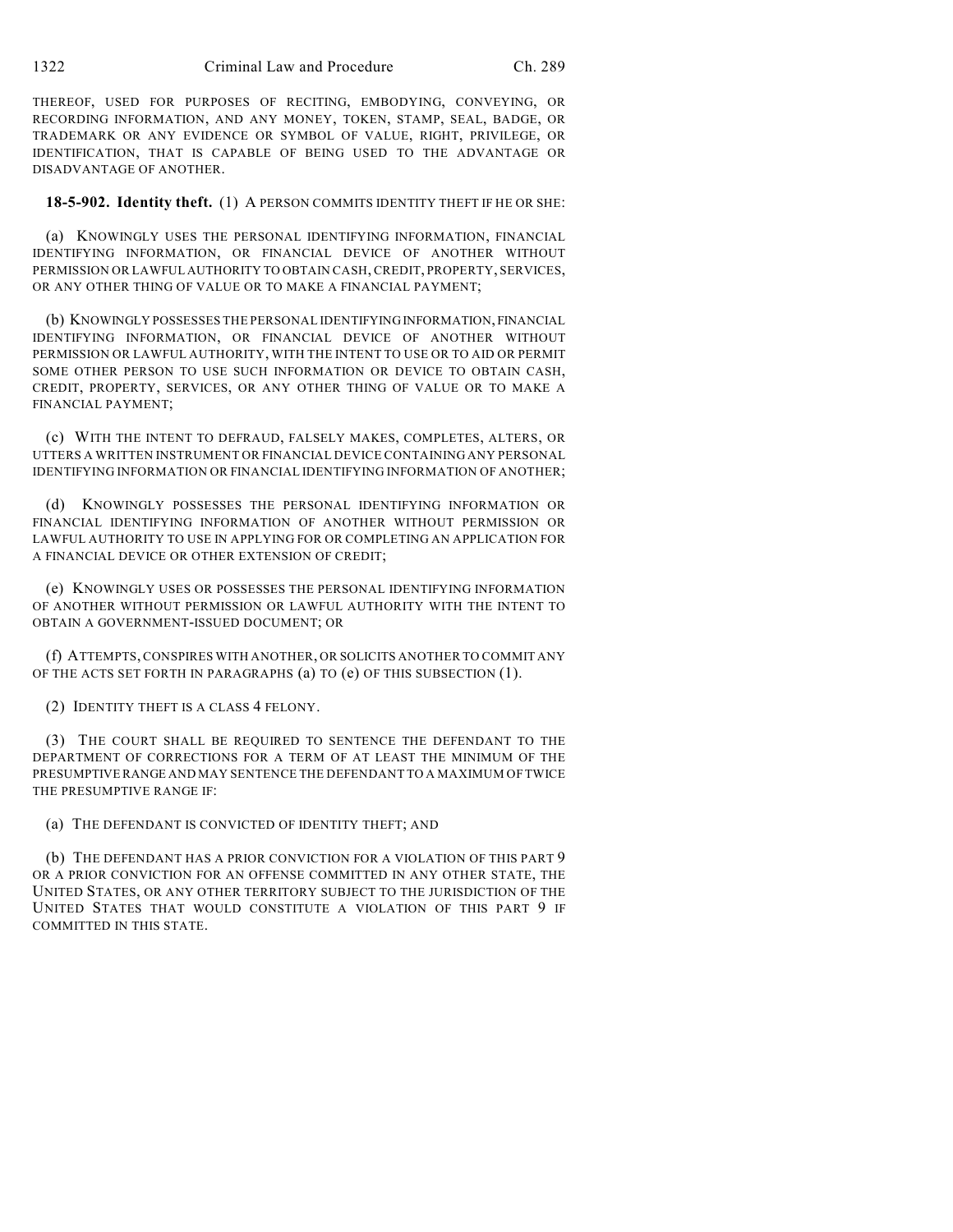**18-5-903. Criminal possession of a financial device.** (1) A PERSON COMMITS CRIMINAL POSSESSION OF A FINANCIAL DEVICE IF THE PERSON HAS IN HIS OR HER POSSESSION OR UNDER HIS OR HER CONTROL ANY FINANCIAL DEVICE THAT THE PERSON KNOWS, OR REASONABLY SHOULD KNOW, TO BE LOST, STOLEN, OR DELIVERED UNDER MISTAKE AS TO THE IDENTITY OR ADDRESS OF THE ACCOUNT HOLDER.

(2) (a) CRIMINAL POSSESSION OF ONE FINANCIAL DEVICE IS A CLASS 1 MISDEMEANOR.

(b) CRIMINAL POSSESSION OF TWO OR MORE FINANCIAL DEVICES IS A CLASS 6 FELONY.

(c) CRIMINAL POSSESSION OF FOUR OR MORE FINANCIAL DEVICES, OF WHICH AT LEAST TWO ARE ISSUED TO DIFFERENT ACCOUNT HOLDERS, IS A CLASS 5 FELONY.

**18-5-904. Gathering identity information by deception.** (1) A PERSON COMMITS GATHERING IDENTITY INFORMATION BY DECEPTION IF HE OR SHE KNOWINGLY MAKES OR CONVEYS A MATERIALLY FALSE STATEMENT, WITHOUT PERMISSION OR LAWFUL AUTHORITY, WITH THE INTENT TO OBTAIN, RECORD, OR ACCESS THE PERSONAL IDENTIFYING INFORMATION OR FINANCIAL IDENTIFYING INFORMATION OF ANOTHER.

(2) GATHERING IDENTITY INFORMATION BY DECEPTION IS A CLASS 5 FELONY.

**18-5-905. Possession of identity theft tools.** (1) A PERSON COMMITS POSSESSION OF IDENTITY THEFT TOOLS IF HE OR SHE POSSESSES ANY TOOLS, EQUIPMENT, COMPUTER, COMPUTER NETWORK, SCANNER, PRINTER, OR OTHER ARTICLE ADAPTED, DESIGNED, OR COMMONLY USED FOR COMMITTING OR FACILITATING THE COMMISSION OF THE OFFENSE OF IDENTITY THEFT AS DESCRIBED IN SECTION 18-5-902, AND INTENDS TO USE THE THING POSSESSED, OR KNOWS THAT A PERSON INTENDS TO USE THE THING POSSESSED, IN THE COMMISSION OF THE OFFENSE OF IDENTITY THEFT.

(2) POSSESSION OF IDENTITY THEFT TOOLS IS A CLASS 5 FELONY.

**SECTION 9.** 18-17-103 (5) (b) (IV), Colorado Revised Statutes, is amended to read:

**18-17-103. Definitions.** (5) "Racketeering activity" means to commit, to attempt to commit, to conspire to commit, or to solicit, coerce, or intimidate another person to commit:

(b) Any violation of the following provisions of the Colorado statutes or any criminal act committed in any jurisdiction of the United States which, if committed in this state, would be a crime under the following provisions of the Colorado statutes:

(IV) Offenses involving fraud, as defined in sections 18-5-102 (forgery), 18-5-104 (second degree forgery), 18-5-105 (criminal possession of forged instrument), 18-5-109 (criminal possession of forgery devices), 18-5-110.5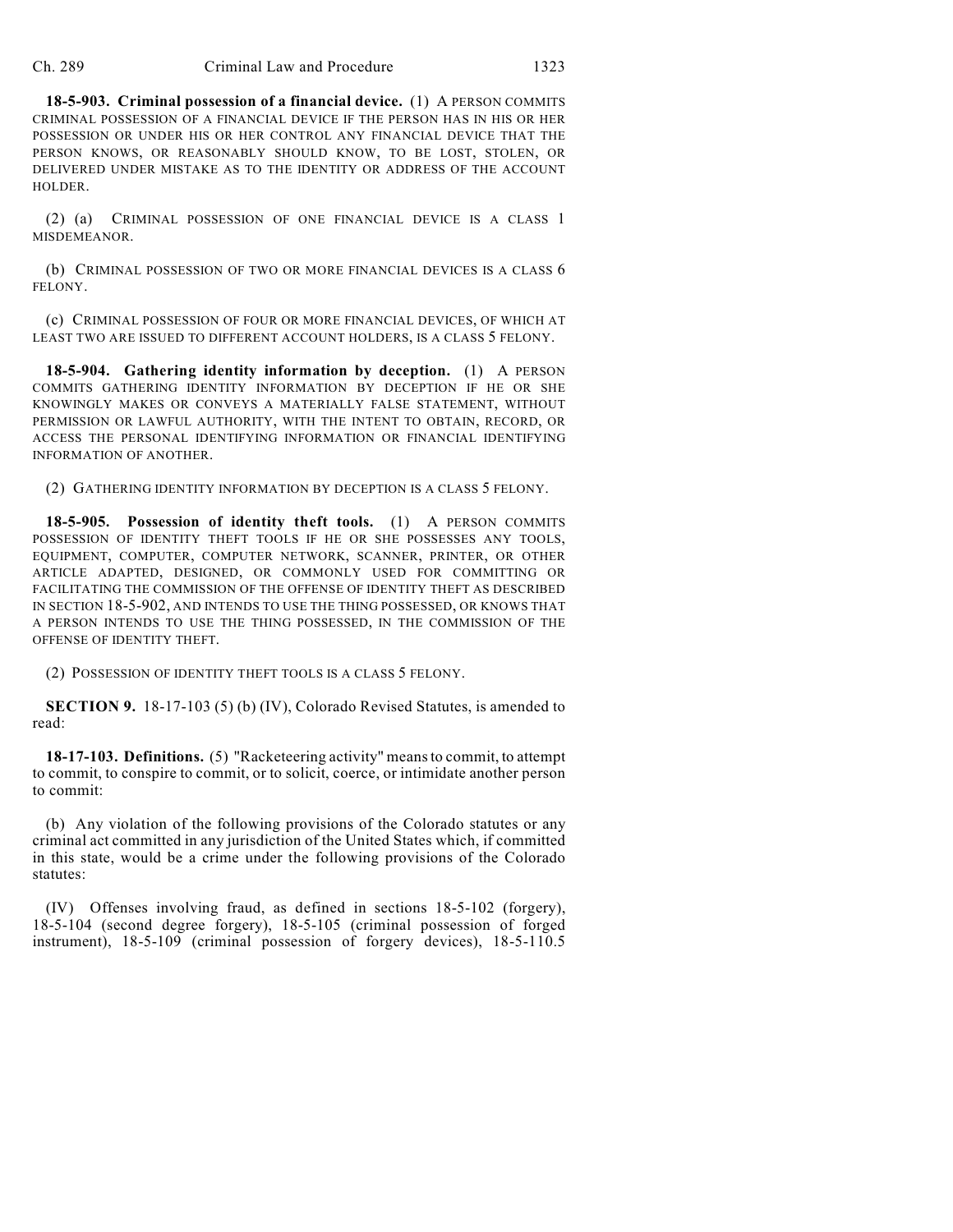(trademark counterfeiting), 6-16-111, C.R.S., (felony charitable fraud), 18-5-206 (defrauding a secured creditor or debtor), 18-5-403 (bribery in sports), 18-5-113 (criminal impersonation), and  $18-5-114$  (offering a false document for recording), 18-5-702 (UNAUTHORIZED USE OF A FINANCIAL TRANSACTION DEVICE), 18-5-705 (CRIMINAL POSSESSION OR SALE OF A BLANK FINANCIAL TRANSACTION DEVICE), 18-5-706 (CRIMINAL POSSESSION OF FORGERY DEVICES), 18-5-707 (UNLAWFUL MANUFACTURE OF A FINANCIAL TRANSACTION DEVICE), 18-5-902 (IDENTITY THEFT), 18-5-903 (CRIMINAL POSSESSION OF A FINANCIAL DEVICE), 18-5-904 (GATHERING IDENTITY INFORMATION BY DECEPTION), AND 18-5-905 (POSSESSION OF IDENTITY THEFT TOOLS);

**SECTION 10.** 6-1-711 (2), Colorado Revised Statutes, is amended to read:

**6-1-711. Restrictions on credit card receipts - legislative declaration application - definitions.** (2) No person that accepts credit cards for the transaction of business shall print more than the last five digits of the credit card account number or print the credit card expiration date, or both, on a credit card receipt. to the cardholder.

**SECTION 11.** Part 1 of article 1 of title 17, Colorado Revised Statutes, is amended BY THE ADDITION OF A NEW SECTION to read:

**17-1-153. Appropriation to comply with section 2-2-703 - HB 06-1326.** (1) PURSUANT TO SECTION 2-2-703, C.R.S., THE FOLLOWING STATUTORY APPROPRIATIONS, OR SO MUCH THEREOF AS MAY BE NECESSARY, ARE MADE IN ORDER TO IMPLEMENT H.B. 06-1326, ENACTED AT THE SECOND REGULAR SESSION OF THE SIXTY-FIFTH GENERAL ASSEMBLY:

(a) FOR THE FISCAL YEAR BEGINNING JULY 1, 2006, IN ADDITION TO ANY OTHER APPROPRIATION, THERE IS HEREBY APPROPRIATED FROM THE CAPITAL CONSTRUCTION FUND CREATED IN SECTION 24-75-302,C.R.S., TO THE CORRECTIONS EXPANSION RESERVE FUND CREATED IN SECTION 17-1-116, THE SUM OF SIX HUNDRED TEN THOUSAND THREE HUNDRED FIFTY-EIGHT DOLLARS (\$610,358).

(b) (I) FOR THE FISCAL YEAR BEGINNING JULY 1, 2007, IN ADDITION TO ANY OTHER APPROPRIATION, THERE IS HEREBY APPROPRIATED, FROM THE CAPITAL CONSTRUCTION FUND CREATED IN SECTION 24-75-302,C.R.S., TO THE CORRECTIONS EXPANSION RESERVE FUND CREATED IN SECTION 17-1-116, THE SUM OF SIX HUNDRED TEN THOUSAND THREE HUNDRED FIFTY-EIGHT DOLLARS (\$610,358).

(II) FOR THE FISCAL YEAR BEGINNING JULY 1, 2007, IN ADDITION TO ANY OTHER APPROPRIATION, THERE IS HEREBY APPROPRIATED TO THE DEPARTMENT OF CORRECTIONS, OUT OF ANY MONEYS IN THE GENERAL FUND NOT OTHERWISE APPROPRIATED, THE SUM OF ONE HUNDRED EIGHTY-SEVEN THOUSAND SIX HUNDRED NINETY-ONE DOLLARS (\$187,691).

(c) (I) FOR THE FISCAL YEAR BEGINNING JULY 1, 2008, IN ADDITION TO ANY OTHER APPROPRIATION, THERE IS HEREBY APPROPRIATED, FROM THE CAPITAL CONSTRUCTION FUND CREATED IN SECTION 24-75-302,C.R.S., TO THE CORRECTIONS EXPANSION RESERVE FUND CREATED IN SECTION 17-1-116, THE SUM OF FOUR HUNDRED SIXTY-TWO THOUSAND ONE HUNDRED TWENTY-EIGHT DOLLARS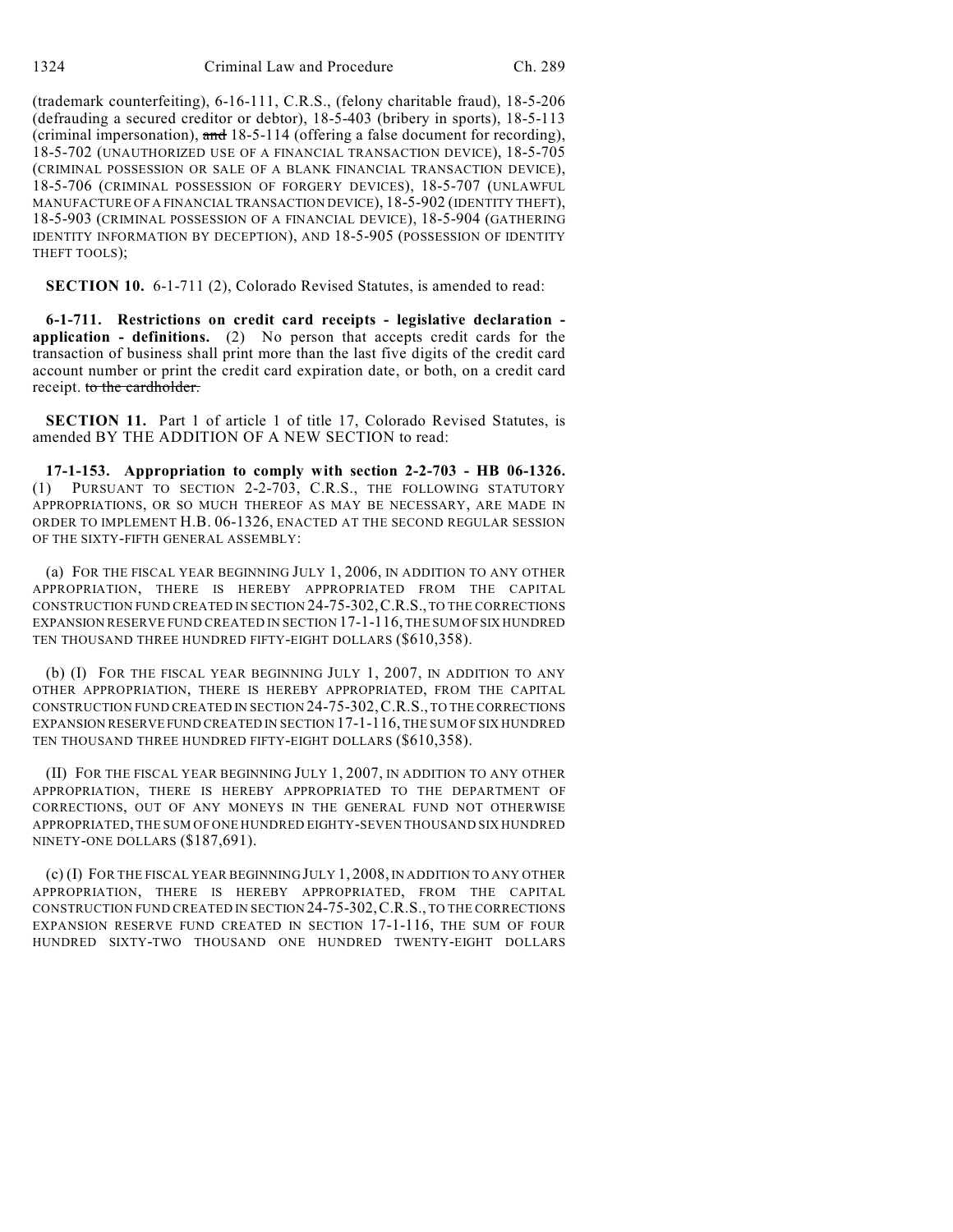## (\$462,128).

(II) FOR THE FISCAL YEAR BEGINNING JULY 1, 2008, IN ADDITION TO ANY OTHER APPROPRIATION, THERE IS HEREBY APPROPRIATED TO THE DEPARTMENT OF CORRECTIONS, OUT OF ANY MONEYS IN THE GENERAL FUND NOT OTHERWISE APPROPRIATED, THE SUM OF THREE HUNDRED SEVENTY-FIVE THOUSAND THREE HUNDRED EIGHTY-TWO DOLLARS (\$375,382).

(d) FOR THE FISCAL YEAR BEGINNING JULY 1, 2009, IN ADDITION TO ANY OTHER APPROPRIATION, THERE IS HEREBY APPROPRIATED TO THE DEPARTMENT OF CORRECTIONS, OUT OF ANY MONEYS IN THE GENERAL FUND NOT OTHERWISE APPROPRIATED, THE SUM OF FIVE HUNDRED SEVENTEEN THOUSAND FOUR HUNDRED NINETY-ONE DOLLARS (\$517,491).

(e) FOR THE FISCAL YEAR BEGINNING JULY 1, 2010, IN ADDITION TO ANY OTHER APPROPRIATION, THERE IS HEREBY APPROPRIATED TO THE DEPARTMENT OF CORRECTIONS, OUT OF ANY MONEYS IN THE GENERAL FUND NOT OTHERWISE APPROPRIATED, THE SUM OF FIVE HUNDRED SEVENTEEN THOUSAND FOUR HUNDRED NINETY-ONE DOLLARS (\$517,491).

**SECTION 12.** 24-75-302 (2) (s), (2) (t), and (2) (u), Colorado Revised Statutes, are amended to read:

**24-75-302. Capital construction fund - capital assessment fees - calculation.** (2) As of July 1, 1988, and July 1 of each year thereafter through July 1, 2008, a sum as specified in this subsection (2) shall accrue to the capital construction fund. The state treasurer and the controller shall transfer such sum out of the general fund and into the capital construction fund as moneys become available in the general fund during the fiscal year beginning on said July 1. Transfers between funds pursuant to this subsection (2) shall not be deemed to be appropriations subject to the limitations of section 24-75-201.1. The amount which shall accrue pursuant to this subsection (2) shall be as follows:

(s) On July 1, 2006, twenty-two thousand nine hundred twenty-four dollars pursuant to section 3 of H.B. 02S-1006, enacted at the third extraordinary session of the sixty-third general assembly; plus two hundred ninety-one thousand seven hundred sixty-one dollars pursuant to H.B. 03-1004, enacted at the first regular session of the sixty-fourth general assembly; plus one hundred twenty-five thousand forty-one dollars pursuant to H.B. 03-1138, enacted at the first regular session of the sixty-fourth general assembly; plus sixty-nine thousand four hundred sixty-seven dollars pursuant to H.B. 03-1213, enacted at the first regular session of the sixty-fourth general assembly; plus sixty-nine thousand four hundred sixty-seven dollars pursuant to H.B. 03-1317, enacted at the first regular session of the sixty-fourth general assembly; plus ninety thousand three hundred seven dollars pursuant to H.B. 04-1021, enacted at the second regular session of the sixty-fourth general assembly; plus sixty-nine thousand four hundred sixty-seven dollars pursuant to H.B. 04-1016, enacted at the second regular session of the sixty-fourth general assembly; PLUS SIX HUNDRED TEN THOUSAND THREE HUNDRED FIFTY-EIGHT DOLLARS PURSUANT TO H.B. 06-1326, ENACTED AT THE SECOND REGULAR SESSION OF THE SIXTY-FIFTH GENERAL ASSEMBLY;